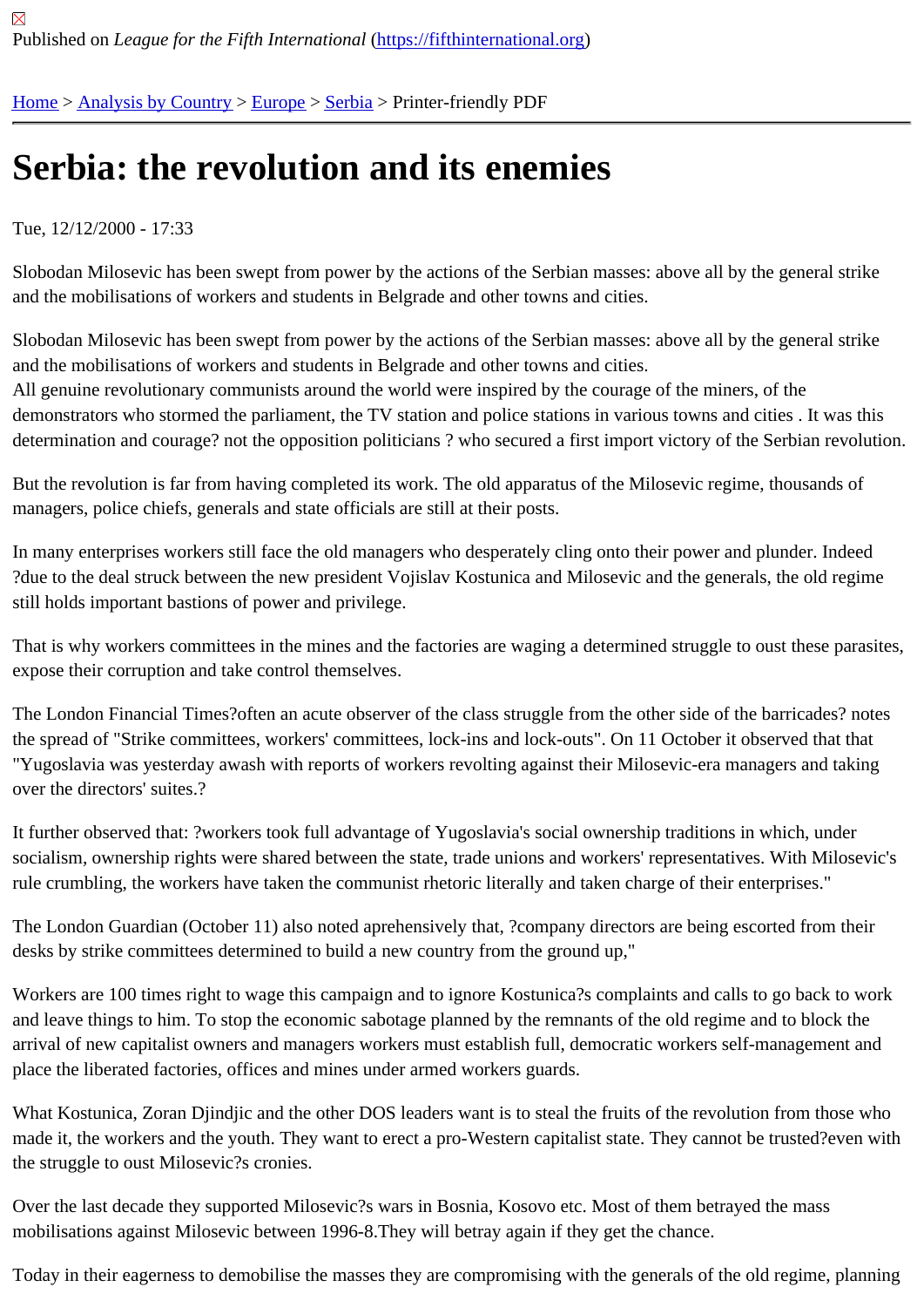a transitional government to include not only all major bourgeois forces in Serbia: the nakedly pro-imperialist party of Djindjic, the party of the chauvinist adventurer Draskovic. But also Milosevic and his wife?s SPS and JUL and the Radical Party of the sinister fascist Seselj.

Three things unite these politicians: chauvinism, pro-capitalism and an unbounded lust for power. The democratic rights, so recently won, are not safe in their hands. Everything that unites them is directed against the economic wellbeing and rights of ordinary people.

The apparatus of the Milosevic regime has not been smashed. The war criminals, the torturers still hold key positions. Only Milosevic and a few of his cronies have retired to their villas.

What is needed is mass action to remove each and every one of these hangmen and bring them to popular justice. As long as they control the guns and the tanks then a counterrevolution is possible.

But even if Kostunica?s government succeeds in consolidating itself? thanks to economic aid from the US and West European imperialism? this will not be a victory for the working people and youth of Serbia. A new capitalist elite will set out to drive through and complete the subordination of Serbia to the multinational corporations and the dictates of the IMF. .

For this reason we have to fight this government now, while it still weak and the forces of the workers and students are still mobilised and at their strongest. That is why we must continue the revolution, why we must burst through the limits set by Kostunica, Djindjic and the West European and US governments.

Why Does Kostunica want to bring the revolution to an end?

Because this new regime plans to continue the old regime?s destruction of workers? jobs, social services and democratic rights. In the short run the lifting of sanctions and the promised EU aid may well put more goods in the shops and ease the worst hardship of recent years. They are doing this to consolidate the new regime. But these ?gifts? will come at a high price. The experience of Eastern Europe and the former Soviet Union over the last decade shows this. In 1998, one in five people in post-communist Europe were living below the poverty line--a decade before the number was only one in fifty.

The new regime?and its EU and IMF backers? have plans to seize the factories, mines, offices.. This means handing them over to Serb businessmen?who in many cases will be merely agents for ?European? and North American multinational corporations.

They will introduce market forces (fees and charges) into schools, universities and hospitals and even privatise some. The result as elsewhere will be a staggering rise in social inequality.

This process of ?economic reform? will be presented as the necessary destruction of an old discredited bureaucratic regime. But the capitalist owners and mangers who will replace the old Milosevic cronies will ?rationalise? the economy ?i.e. they will close down everything which will not make a profit for them. Large numbers will lose their jobs. Those who do not will be made to work harder, faster, more dangerously.

For all their democratic rhetoric the new regime will not grant free access to the media. The state and the private media capitalists will ensure that the voices of rank and file workers and student protesters are drowned out by those of the rich and the powerful. Nor will they solve the national antagonisms that led to war after war in the 1990s. Kostunica espouses the same reactionary programme of a Greater Serbia, though he pledges to use ?democratic means?. Djindjic has already gone further and threatened that Serbian police and troops will re-enter Kosovo before the end of the year and police the borders with Albania. With such policies new wars are inevitable.

The rule of a tiny exploiting elite requires the fomenting of national hatreds to divert the working class form fighting its real enemies. The last thing they want is for the working class and the students to participate directly in politics, to defend their own direct interests.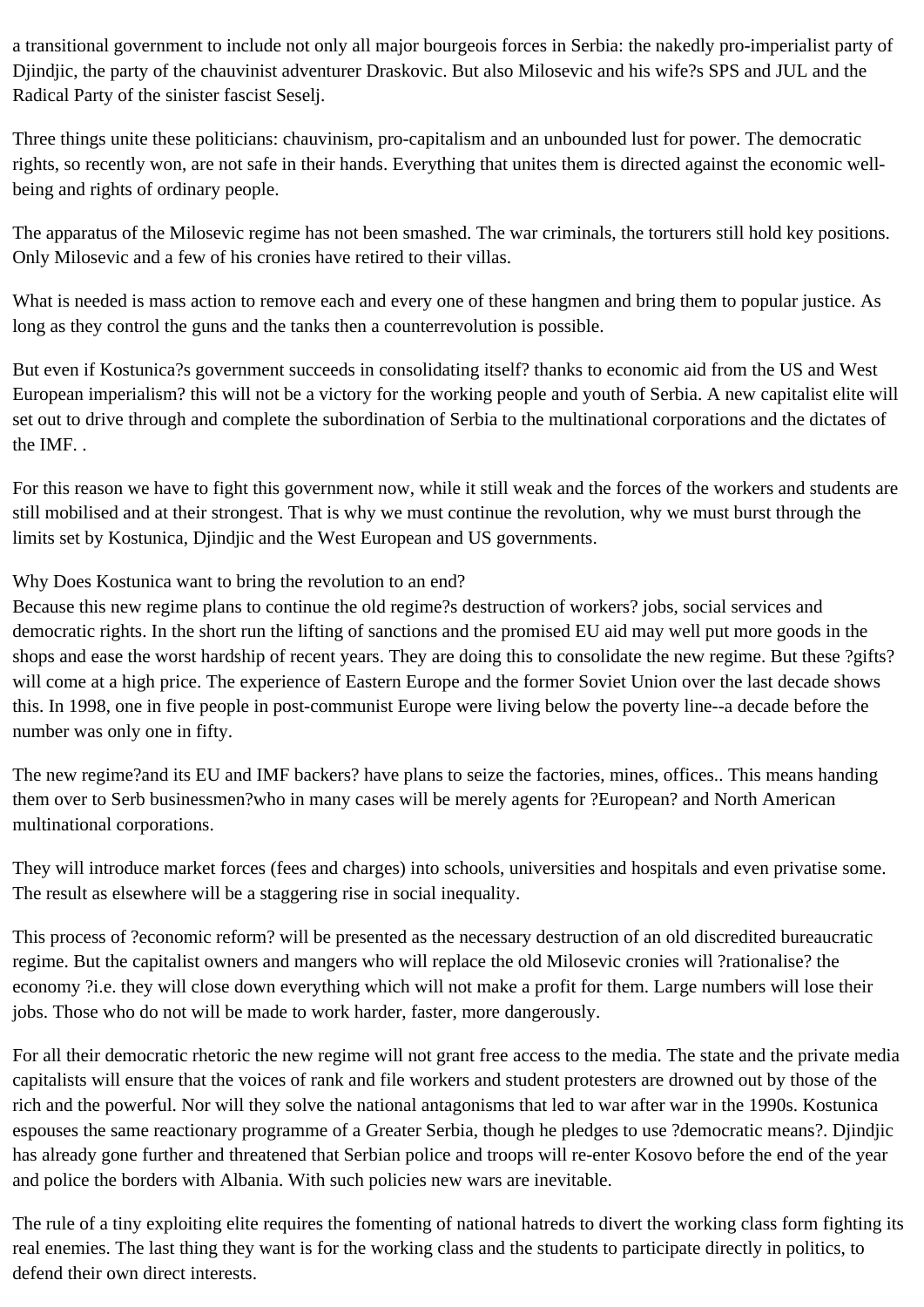We must not give them any support. We must not recognise Kostunica?s presidency and even less a transitional government of technocrats.

## **What should be the goals of an ongoing revolution?**

Workers should maintain and extend the occupations of the factories, offices and mines, driving out the old managersbureaucrats and new owners. We need to create real workers? ?self-management? exercised by regularly elected and instantly recallable councils of representatives.

For the immediate expropriation of the entire Milosevic clan and all their corrupt cronies! Re-nationalise all the sold?off big enterprises, under workers' control!

For an emergency plan drawn up by the working class! Milosevic's corrupt regime and NATO have ruined the country. Now is the time to reorganise the economy and to rebuild the country.

For an international workers' campaign to force the NATO powers to pay full and immediate compensation to Serbia for the destruction of its bridges, factories, road and rail communications. They must be forced to hand over billions of dollars? with no strings? to finance the rebuilding of Serbia, Montenegro and Kosova.

Resist all restrictions on democratic rights! For full freedom of assembly, the right to demonstrate, to organise unions and to publish! Down with all state censorship! Employees of papers, state radio and TV and the mass protest movement must put all media under their protection and control!

Disarm the local police! Arm the people! For armed defence of demonstrations! Soldiers should distribute their weapons to organised self-defence units of the masses! For a workers' militia to defeat the troops loyal to Milosevic and the armed gangs of fascists and reactionaries!

Put Milosevic and all leading figures of the police and army in front of a workers' tribunal where both Serbian, and Kosovar delegates should judge them! Find all those who are guilty of instigating war crimes in Bosnia and in Kosova in the past and put them on trial!

Instead of recognising and supporting a Kostunica government, and its plans for an IMF dictatorship over the economy and a Nato-style millionaires? democracy, Serbian workers must demand immediate elections to a sovereign Constituent Assembly. These elections should be under the control of action councils elected in mass meetings! If as seems certain Kostunica simply presses on with parliamentary elections in December then workers should fight for majority which will transform the parliament itself into a sovereign constituent assembly.

This assembly should debate the fundamental questions about basis of the state itself. Which class should rule? What form of property should dominate the means of production?private or social? What from of state is needed: a parliamentary/presidential republic with bureaucratic-military police apparatus or one based on workers councils and a workers militia?

Independence for Kosovo and Montenegro or a free federation? Within such an assembly workers delegates should fight for a government that consistently interests of the proletariat and its allies not those of the capitalist class and the imperialist powers.

A revolutionary workers government would face the united hostility of the followers of Kostunica and Milosevic, the sabotage and repression of the army and police high command. But the October days which swept away Milosevic showed that the rank and file of the army, the police can be won to breaking ranks and joining the working people.

The armed forces will do so the more readily if the workers are organised in their own militia and armed. A workers government would have to complete the smashing of the state of the bureaucrats and the bourgeoisie and aid the workers and the peasants to take full and undivided power into their own hands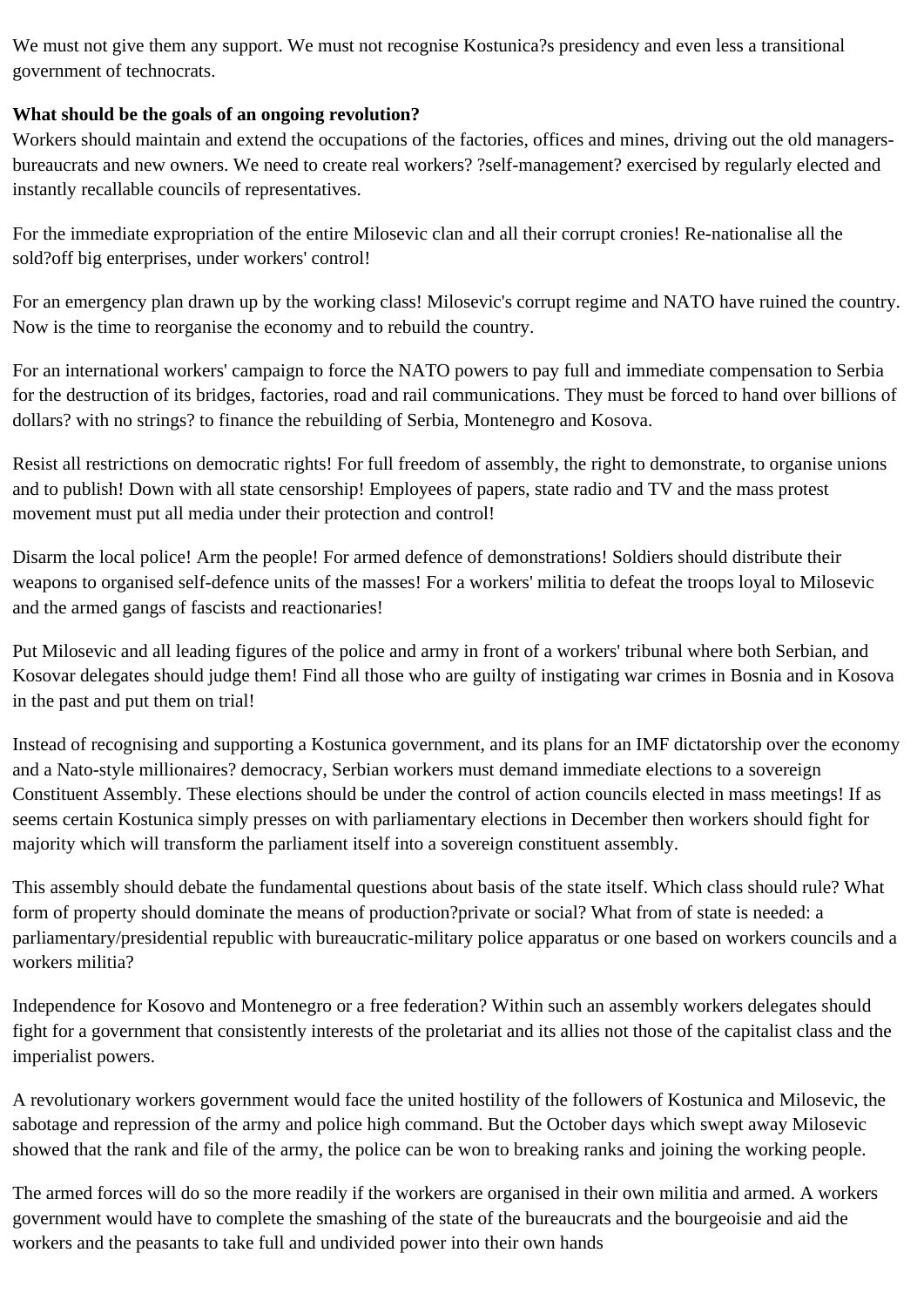It would have to move forwards to socialism. Only a socialist society where the working class takes the decisions and not a privileged bureaucratic caste - as it was the case under Tito and the Stalinist countries - can ensure real democracy and a way out of the economic misery. Only a democratically planned economy can guarantee the rational allocation of the limited resource's of the country in the interests of the people. Only the extension of the socialist revolution to the whole of the Balkans and indeed eastern and western Europe can defend its gains and ensure the peaceful and fraternal living together of the people in Europe.

#### **Ending the tragedy of national conflict**

The only lasting solution for the Serbian people? and all the peoples of the Balkans? is an international solution, a solution where the Serbian workers, peasants, students unite with the workers and students of other countries in solidarity and co-operation.

All the people?s of former Yugoslavia have suffered from the fomenting of national hatreds which the corrupt bureaucrats and their successors ?the Milosevics, the Tudjmans used to grab power and keep it. No nationalities as a whole can be held guilty for this horror?not the Serbs, not the Croats, not the Bosnians, not the Kosovar Albanians.

All suffered mass ethnic cleansing and pogroms. Only if every people?and first of all the working class? settles accounts with those who have committed these atrocities in its name can peace be permanently restored to the Balkans. Those responsible must be exposed and punished if history is not to repeat itself.

But the big criminals are not only to be found in Belgrade, Zagreb, Sarajevo and Pristina. They are to be found in Washington, London, Paris and Berlin. The self-proclaimed ?civilised? and ?democratic? western politicians actively encouraged the break up of Yugoslavia and fuelled the ethnic conflict with weapons and aid. Then they imposed savage sanctions on Serbia and bombed its cities.

Using Milosevic as their main agent they imposed the reactionary Dayton peace accords in Bosnia that fixed the borders created by mass ethnic cleansing ?of Muslims in eastern Bosnia, of Serbs in the Krajina. Now Blair, Chirac, Clinton and co pose as friends of ?democratic Serbia? and sickeningly ?welcome it back into civilised Europe?.

We say ?as we said throughout the wars?Nato and UN forces get out of Kosova, Bosnia, Macedonia! Purging the remains of the Milosevic dictatorship is the job of the workers in Serbia, Montenegro and Kosova, not that of the Western powers

In a region where national and linguistic minorities exist or recently existed in nearly all areas? the attempt to create ethnically ?pure? states could only lead to a reactionary nightmare. It is in the vital interests of Serbs?no less than all other peoples? to defend the rights of minorities. Only on this basis can the displaced Serbs from Croatia, Bosnia and Kosovo return to their homes.

But this requires and equal recognition of the right to return of Bosnians, Croats and Kosovar minorities to their homes too. To overcome the divisive and reactionary menace of Greater Serbian chauvinism and its mirror images the project of creating a ?historic Croatia?, a ?Greater Albania?, by driving out minorities? it is crucial for the Serbian workers and youth movement to support the right of national self-determination for all national minorities inside Yugoslavia (Hungarians, Moslems in Sanjak etc).

Only if the Serb working people renounce the forcible retention of areas where other ethnic groups are a majority within Serbia will it be possible for majority Serb areas in other states to exercise their free choice of which state to belong to. But even more important if forcible retention is renounced most of the reasons for separation will disappear too. The basis will be laid for a lasting peace between all the different peoples and the isolation and elimination of the nationalist fireraisers.

Today?difficult as it may be ? this means the unconditional and immediate recognition of the republic of Kosova! It means an end the repression and expulsion of the Albanian minority in Serbia. On this basis it means reaching out to the Kosovar workers and with them putting an end to the ethnic cleansing of Serbs, Roma etc, from Kosova and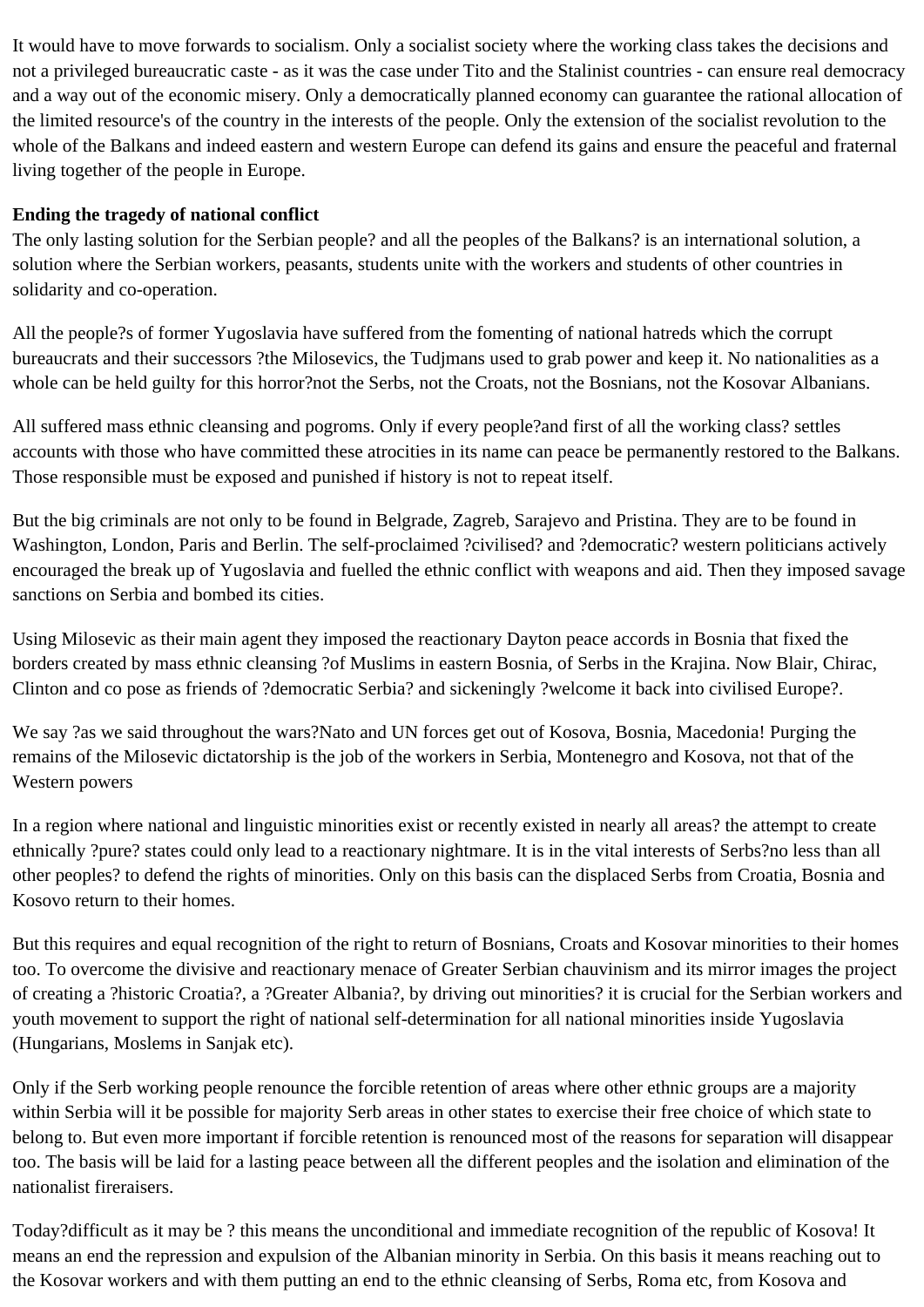allowing the Serb population to return with a full guarantee of their rights.

Only the basis of this free recognition of the national rights of ALL minority peoples, can the struggle for unity begin again. This struggle must culminate not merely in a restored Yugoslavia. This state?even in its post-1945 from? always had the intrinsic problem of being a homeland only for the Slav peoples . What is needed is a socialist federation of the whole Balkans. But to achieve this first of all the workers of all nationalities must unite and restore active international brotherhood and sisterhood.

## **Solving the crisis of working class leadership**

The fight for all these necessary solutions is only possible if the working class in Serbia takes over the leadership of the revolution and unites with the workers in other countries.

But we have to recognise that today there is a tremendous obstacle to such working class leadership in Serbia. The workers don?t have political party, a political leadership of their own which stands for their interests.

The Serbian Socialist Party was and is an instrument for exploiting the working class in the interest of a gang of bureaucratic parasites. These ?leaders of the working class? looted the country on a grand scale. They systematically poisoned the workers with national chauvinism. They allied themselves with open and disguised fascists. In a term used in Russia they constituted a ?red-brown block?.

Of course the working class has trade unions but these too failed to pursue a police of class independence. The leaderships of the independent unions have fallen in behind Kostunica just as the ?traditional? unions slavishly backed Milosevic. This was and is a disastrous strategy. It will only help Kostunica, Draskovic, Djindjic, the managers and bureaucrats and the imperialists.

Though the independent unions were instrumental in bringing about the general strike their leaderships proved unable and unwilling to act as a political leadership? independent that is of the bourgeois and petit-bourgeois pro-imperialist forces. ASNS (the independent unions tied to Djindjic's Democratic Party and DOS), as well as Nezavisnost, backed Kostunica politically: the first with open enthusiasm, the other as a ?lesser evil?.

The official trade unions leadership took an even worse position. They tried to sit out the revolution in silence. Under the pressure of the workers and many of their members who supported the strikes and demonstrations against the regime, the leaders of the Federation of Trade Unions of Yugoslavia were obliged to call for "democratic procedures in order to establish the precise and complete election results", trying to hide themselves behind a wall of diplomatic phrases.

The rank and file workers, the millions in and outside these unions deserve and need a better leadership than this. Such a leadership - a revolutionary mass party of the Serbian working class - needs to be built now out of the unions and a political struggle against the backers of the old regime and the new bourgeois government inside the unions

In preparation for the upcoming parliamentary elections the independent unions and any base units of the FTUY who have kicked out the pro- Milosevic bureaucrats should urgently call workers assemblies in the factories, workers districts etc. and argue for the immediate the formation of a workers' party to field candidates as well as for a united independent trade unions federation, serving the interests of its members, not those of the state, the bosses, or the bureaucrats.

Those existing parties which claim to represent the interests of the working class (SDU etc.) should immediately break with the bourgeois parties in the DOS.

But since the tasks facing the working class today are revolutionary ones?i.e. ones that cannot be achieved without a revolution such a programme cannot triumph within the ranks of the organised working class if there is no revolutionary organisation today to fight for it.